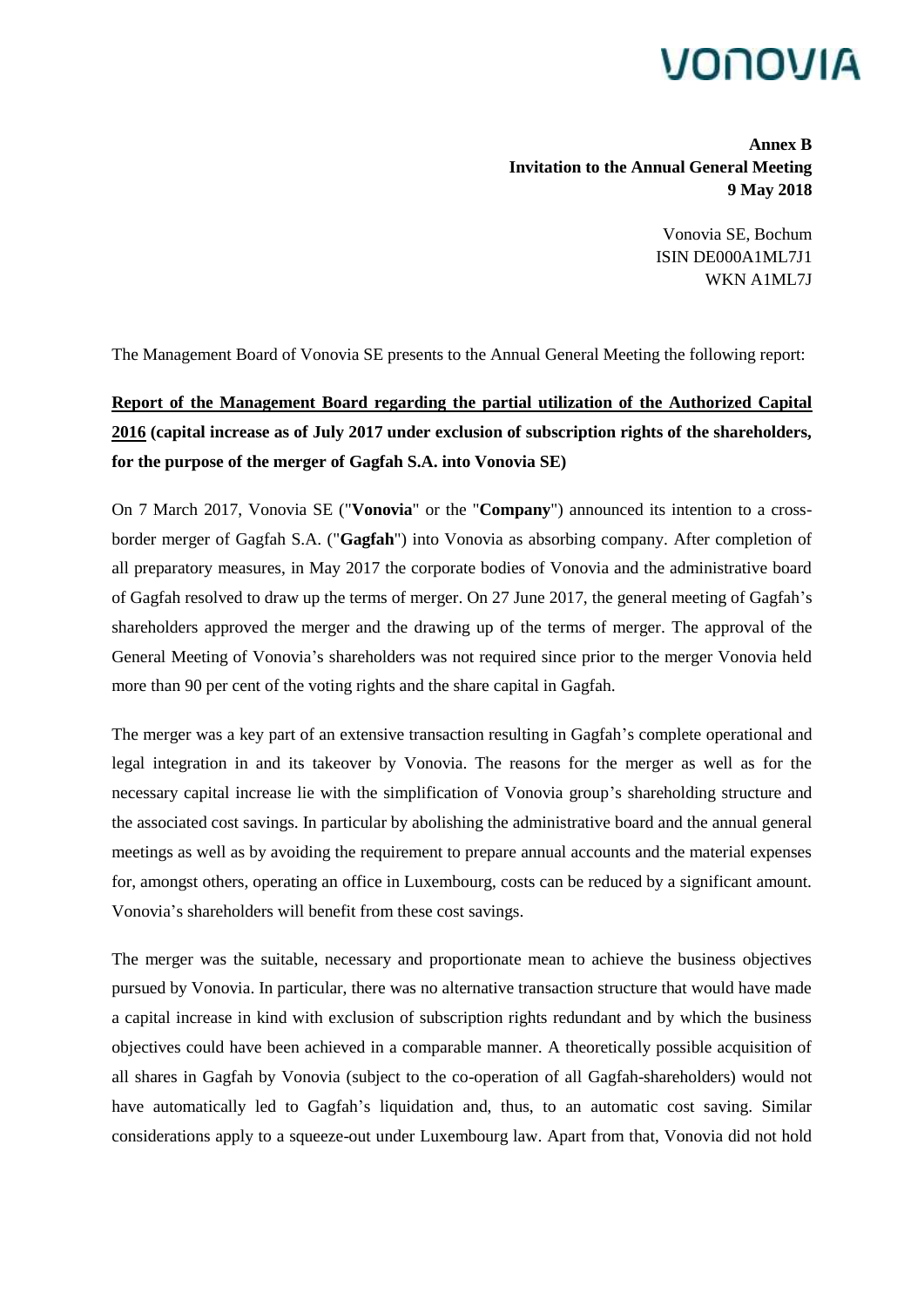a shareholding of at least 95 per cent of the capital and the voting rights in Gagfah which is required for a squeeze-out under Luxembourg law.

The terms of merger provided that the outside shareholders, i.e. the shareholders being entitled to exchange (the "**Outside Shareholders**"), would receive newly issued Vonovia-shares in exchange for their Gagfah-shares. For this reason, Vonovia carried out a respective capital increase in kind immediately before the merger taking effect. Vonovia itself was not entitled to an exchange of its Gagfah-shares.

To carry out the merger and the necessary capital increase in kind, in May 2017 Vonovia's management board decided to increase the Company's share capital by an amount of EUR 8,640,578.00 through the issue of 8,640,578 new no-par value registered shares, each representing a pro rata amount of the registered share capital of EUR 1.00, each with an issue price of EUR 1.00 and each being entitled to dividends as of 1 January 2017 (the "**Consideration Shares**") by way of utilization of the authorized capital pursuant to Section 5b.1 of the Company's articles of association (the "**Authorized Capital 2016**").

As regards the utilization of the Authorized Capital 2016 to carry out the merger, the supervisory board had assigned its powers to its finance committee. On 16 May 2017, the finance committee of the Supervisory Board approved the resolution of the Management Board.

The implementation of the capital increase as well as the merger were registered with the commercial register on 12 July 2017 (clarifying correction as of 17 July 2017) and therewith the Company's share capital was increased from total EUR 476,460,248.00 by an amount of EUR 8,640,578.00 to the Company's current share capital of EUR 485,100,826.00.

The subscription right of Vonovia's shareholders was excluded. Based on the terms of merger, the Consideration Shares were issued to the Outside Shareholders in consideration for the transfer of Gagfah's entirety of assets in the course of the cross-border merger at the effective date of the merger. The Consideration Shares were issued at the ratio of 100 Gagfah-shares with a nominal value of EUR 1.25 each for 57 new no-par value registered Vonovia-shares, each representing a pro rata amount of the Company's registered share capital of EUR 1.00.

In preparation of the respective decisive board resolutions on the utilization of the Authorized Capital 2016, the Management Board and the finance committee of the Supervisory Board diligently and intensively assessed the fairness of the exchange ratio and the issue price of the Consideration Shares respectively. The determination of the fair exchange ratio of 100 Gagfah-shares for 57 new no-par value registered Vonovia-shares is based on company valuations which were conducted with respect to Vonovia and Gagfah according to the same methods by using the discounted cash-flow method

-2-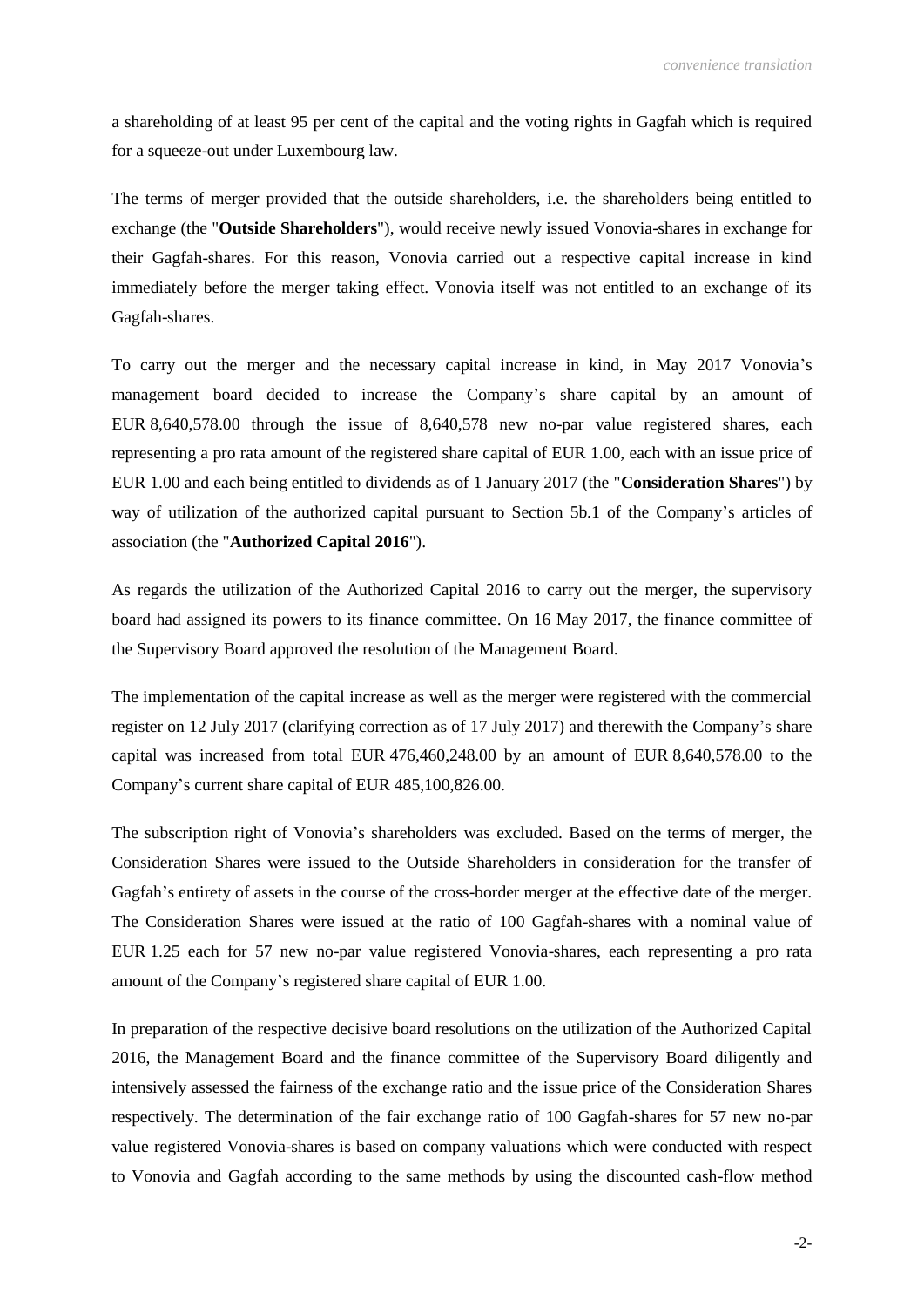(*Ertragswertverfahren*), a method based on established commercial principles of company valuation as recognised by German courts. To carry out the valuation, the Management Board of Vonovia and the administrative board of Gagfah jointly made use of expert support provided by Ebner Stolz GmbH & Co. KG Wirtschaftsprüfungsgesellschaft Steuerberatungsgesellschaft.

As applied on the reference date, i.e., the general meeting of Gagfah's shareholders on 27 June 2017, the discounted cash-flow method (*Ertragswertverfahren*) is considered to be firmly established in theory and practice of company valuations and is reflected in the statements by the Institute of Chartered Accountants in Germany, in particular in the standard IDW S 1 on the principles for carrying out company valuations in its 2008 version (*Verlautbarungen des Instituts für Wirtschaftsprüfer e.V., IDW Standard "Grundsätze zur Durchführung von Unternehmensbewertungen" (IDW S 1 i.d.F. 2008)*). Both companies agreed on applying this method of company valuations.

Determined on the basis of the discounted cash-flow method (*Ertragswertverfahren*) as of 27 June 2017, Vonovia's company value amounted to about EUR 18,606.3 million. Gagfah's company value, determined on the basis of the discounted cash-flow method (*Ertragswertverfahren*) as of 27 June 2017, amounted to about EUR 5,564.2 million. In terms of 246,176,178 issued Gagfah-shares, the value per share as of 27 June 2017 was EUR 22.60. In terms of 468,796,936 issued Vonovia-shares, the value per share as of 27 June 2017 was EUR 39.69. Hence, the mathematical exchange ratio is 0.57 Vonovia-shares per one Gagfah-share. On the basis of the aforementioned valuation method, Vonovia's Management Board assured itself that the exchange ratio of 57 Vonovia-shares for 100 Gagfah-shares is fair and agreed upon the exchange ratio with Gagfah's administrative board. In the course of the merger, the Management Board of Vonovia prepared a merger report in which it commented in particular on the reasons for the merger as well as on the appropriateness of the exchange ratio. In accordance with the applicable statutory provisions, the merger report was made available to the shareholders prior to the merger.

In addition, the merger report, in particular the appropriateness of the provided exchange ratio, was audited by KPMG AG Wirtschaftsprüfungsgesellschaft ("**KPMG**"), being appointed as joint merger auditor for both companies involved in the merger by the decision of the district court of Düsseldorf of 14 March 2017 pursuant to Article 9 lit. c) ii), Article 10 SE-Regulation (*SE-VO*) in connection with Sections 122f, 10 para. 1 Transformation Act (*UmwG*), following a joint application of Vonovia's Management Board and Gagfah's administrative board. KPMG has held the exchange ratio to be fair.

Following the above, in the opinion of the Management Board, both, the merger as well as the capital increase in kind under exclusion of subscription rights of the shareholders are justified by the interests